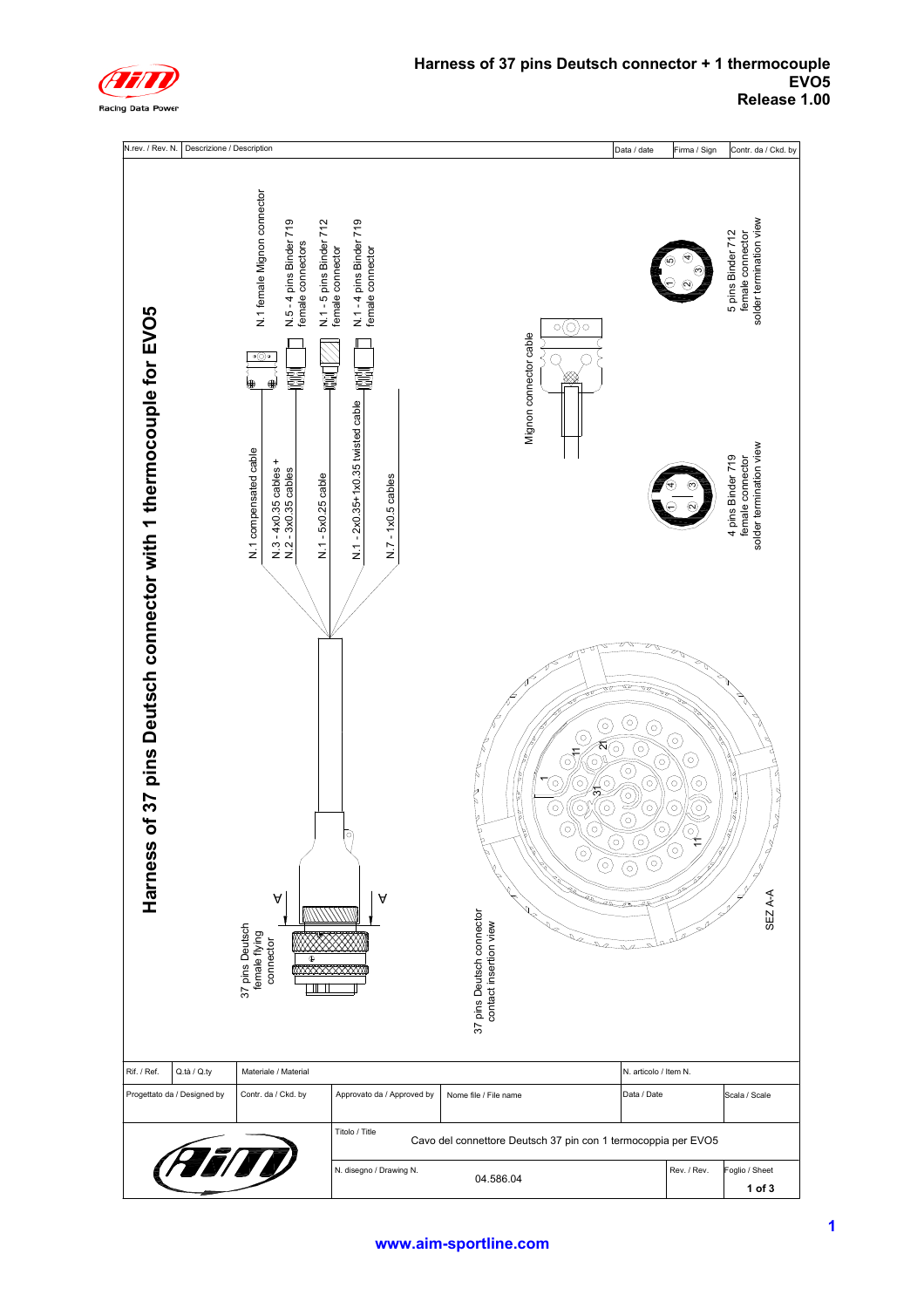

N.rev. / Rev. N. Descrizione / Description Data / date

Firma / Sign Contr. da / Ckd. by

| Table of cables ending with 4 pins Binder 719 female connector |                                       |                                |                                                                                                                                                                                                                 |         |                                                          |            |
|----------------------------------------------------------------|---------------------------------------|--------------------------------|-----------------------------------------------------------------------------------------------------------------------------------------------------------------------------------------------------------------|---------|----------------------------------------------------------|------------|
| 37 pins Deutsch<br>connector                                   | Cable<br>colour                       | <b>Binder</b><br>connector pin | Cable<br>type                                                                                                                                                                                                   | Lenght  | Channel                                                  | Label      |
| 26<br>27<br>28<br>29                                           | White<br>Black<br>Red<br>Blue         | 1<br>$\overline{2}$<br>3<br>4  | $4x0.35$ mm <sup>2</sup>                                                                                                                                                                                        | 340 mm  | Analog channel 2<br><b>GND</b><br>Vbattery<br>Vreference | Channel 2  |
| 30<br>31<br>32<br>33                                           | White<br>Black<br>Red<br>Blue         | 1<br>$\overline{2}$<br>3<br>4  | $4x0.35$ mm <sup>2</sup>                                                                                                                                                                                        | 360 mm  | Analog channel 3<br><b>GND</b><br>Vbattery<br>Vreference | Channel 3  |
| 34<br>35<br>36<br>37                                           | White<br>Black<br>Red<br>Blue         | 1<br>$\overline{2}$<br>3<br>4  | Analog channel4<br><b>GND</b><br>$4x0.35$ mm <sup>2</sup><br>360 mm<br>Vbattery<br>Vreference<br>1<br>Speed 1<br>$\overline{2}$<br><b>GND</b><br>$3x0.35$ mm <sup>2</sup><br>320 mm<br>3<br>Vbattery<br>4<br>nc |         | Channel 4                                                |            |
| 19<br>20<br>21                                                 | White<br>Black<br>Blue<br>nc          |                                |                                                                                                                                                                                                                 |         | Speed 1                                                  |            |
| 16<br>17<br>18                                                 | nc<br><b>Black</b><br>Blue<br>White   | 1<br>$\overline{2}$<br>3<br>4  | $3x0.35$ mm <sup>2</sup>                                                                                                                                                                                        | 320 mm  | nc<br><b>GND</b><br>Vbattery<br>Optical lap              | Lap        |
| 12<br>14<br>13                                                 | White*<br><b>Black</b><br>Blue*<br>nc | 1<br>$\overline{2}$<br>3<br>4  | twisted<br>2x0.35+1x0.35                                                                                                                                                                                        | 1100 mm | $USB$ D+<br><b>GND</b><br>USB <sub>D</sub> -<br>nc       | <b>USB</b> |

**\***these two wires are twisted

| Rif. / Ref.                                        | Q.tà / Q.ty | Materiale / Material       |                                                                               |             |             |                          | N. articolo / Item N. |  |  |
|----------------------------------------------------|-------------|----------------------------|-------------------------------------------------------------------------------|-------------|-------------|--------------------------|-----------------------|--|--|
| Contr. da / Ckd. by<br>Progettato da / Designed by |             | Approvato da / Approved by | Nome file / File name                                                         | Data / Date |             | Scala / Scale            |                       |  |  |
|                                                    |             |                            | Titolo / Title<br>Cavo del connettore Deutsch 37 pin + 1 Termocoppia per EVO5 |             |             |                          |                       |  |  |
| (FEITI)                                            |             | N. disegno / Drawing N.    | 04.586.04                                                                     |             | Rev. / Rev. | Foglio / Sheet<br>2 of 3 |                       |  |  |